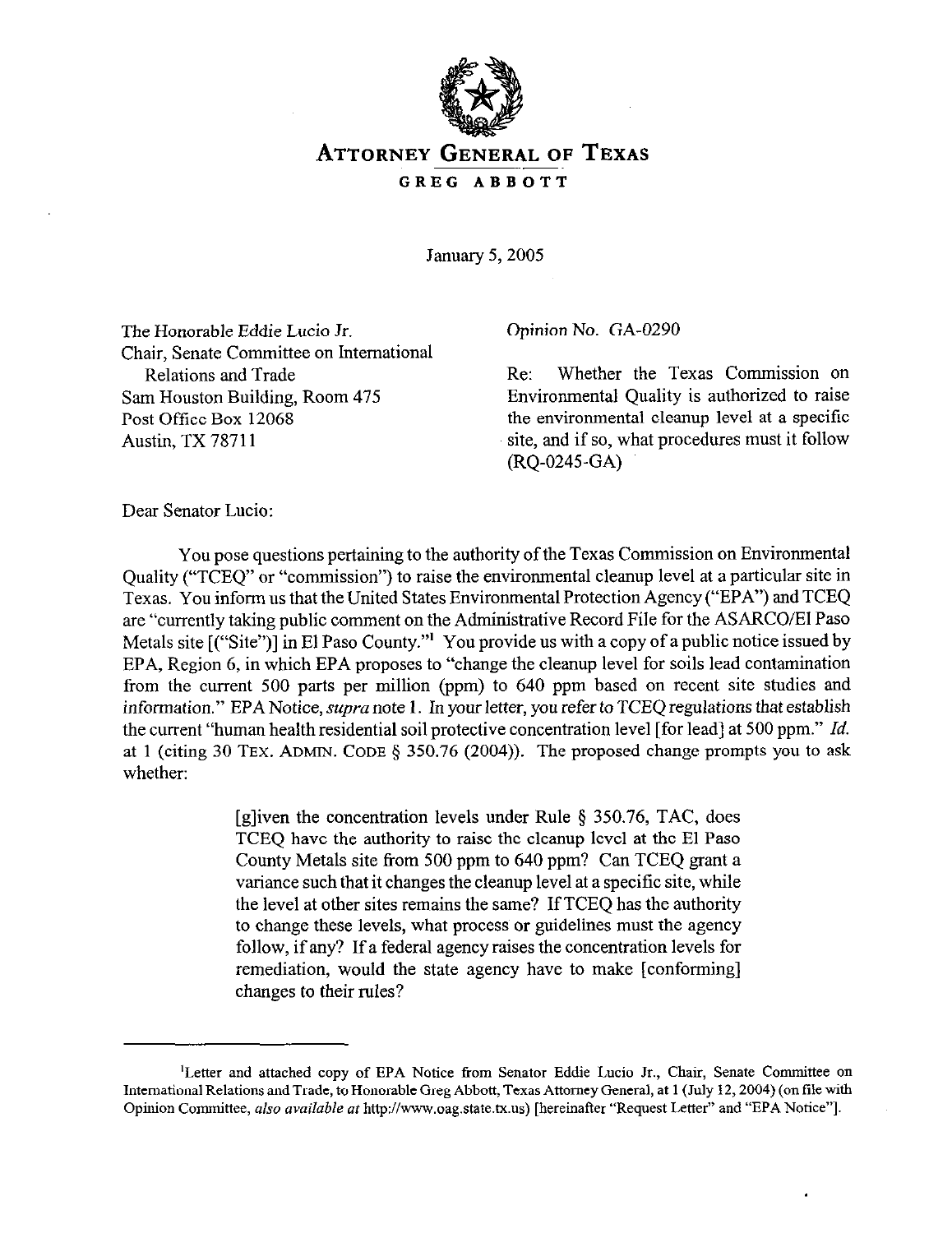*Id.* We provided interested parties an opportunity to comment on your request. Neither EPA nor TCEQ provided briefing to this office regarding the cleanup activities at the Site or the legal issues raised by your request.

Yom question assumes that any cleanup or remediation of a site will not return the site to its pristine condition, but will instead allow a certain amount of a contaminant to remain. We understand the reference to "cleanup level" to be the amount of a particular contaminant that will be allowed to remain at the site. For instance, a 500 ppm lead cleanup level contemplates that a concentration of lead in the amount of 500 ppm will remain, while a 640 ppm lead cleanup level allows a concentration of 640 ppm to remain. There is an inverse relationship between the cleanup level and the amount of contaminant that is removed. A higher cleanup level means less contaminant needs to be cleaned up or removed. A lower cleanup level would require a greater amount of contaminant to be removed or cleaned up.

### **I. Background**

### A. **ASARCO/El Paso Metals Site**

You do not provide us with much information regarding the Site. From documents found on EPA's website, we have learned that the Site includes residential properties located near the ASARCO property in the City of El Paso that are contaminated with arsenic and/or lead.<sup>2</sup> Testing results in 2001 indicated that lead levels in the residential soil at the Site were as high as 1,700 ppm.3 See EPA Memo, supra note 2, at 2.

### **B. Removal Action under CERCLA**

We have also learned from EPA's website that the current action at the Site is a Removal Action<sup>4</sup> pursuant to the federal Comprehensive Environmental Response, Compensation

 $k^2$ See Memorandum from Myron O. Knudson, P.E., Director, Superfund Division (6SF), Environmental Protection Agency, to Marianne L. Horinko, Assistant Administrator, Office of Solid Waste and Emergency Response, Environmental Protection Agency, at 1 (Mar. 11, 2003) *available* af www.epa.goviArkansas/6sf/pdffiles/elqaso memo.pdf [hereinafter EPA Memo].

<sup>&#</sup>x27;Generally, lead contamination in residential soil comes from mining and milling sites, primary and secondary smelters, battery manufacturing and recycling facilities, and paint manufacturers. See United States Environmental Protection Agency, Lead in Paint, Dust & Soil, Basic Information, *available at* www.epa.gov/opptintr/lead/leadinfo.htm. Lead will remain in soil indefinitely. "Lead poisoning can cause, or be associated with, neurological damage, mental retardation, cerebral palsy, seizures, visual-motor deficiencies, behavioral problems, and even death." Daniel G. LeVan, *Landlord Liability for Lead Poisoning of Tenant Children Caused by Defects in Premises, 70* U. DET. MERCY L. REV. 429,430.3 1 (1992). The effects of lead poisoning are permanent. See *id.* at 431. Low concentrations of lead blood levels can permanently lower a child's intelligence quotient. See *id.* 

<sup>&</sup>lt;sup>4</sup>A "Removal Action" involves the cleanup or removal of released hazardous substances from the environment. 42 U.S.C. 5 9601(23). In contrast, a "Remedial Action" means "those actions consistent with permanent remedy taken instead of or in addition to removal actions . . . to prevent or minimize the release of hazardous substances so that they do not migrate." *Id. 9 9601(24).*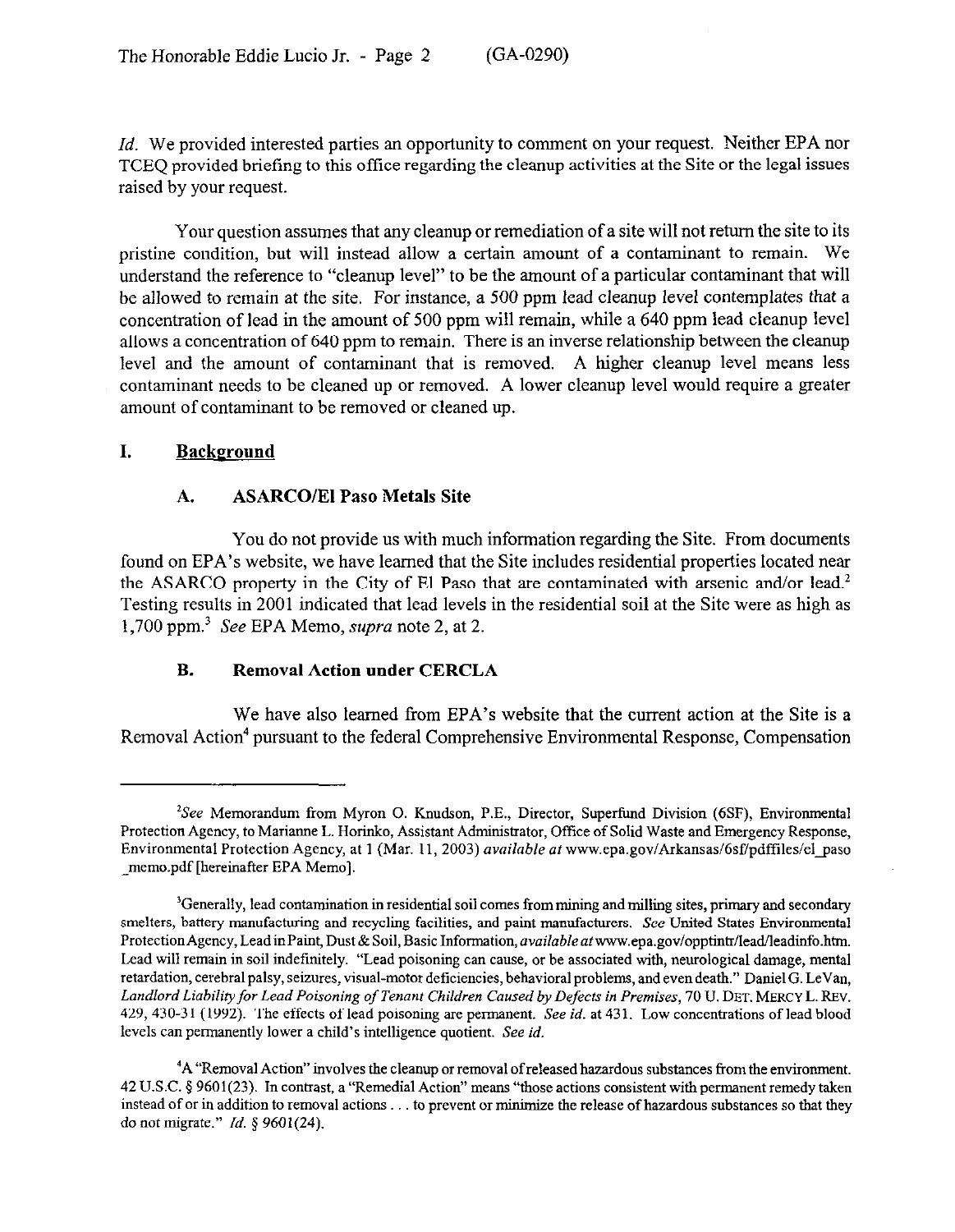and Liability Act, 42 U.S.C. §§ 9601-9675 ("CERCLA"), undertaken to remove the arsenic and/or lead contaminated soils found on numerous residential properties. See EPA Memo, *supra* note 2, at 1. Better known as the federal Superfund because of the funding provided by the Hazardous Substance Superfund ("Superfund"), see 42 U.S.C. § 9601(11), CERCLA allows EPA to clean up or remediate contaminated sites with funding from the Superfund,<sup>5</sup> and later seek reimbursement from responsible parties. See *id.* § 9607. As of March 11, 2003, the Site was being evaluated for inclusion as a Remedial Action on the National Priorities List. See EPA Memo, *supra* note 2, at 1; *see also infra* note 6.

The public notice that prompts your question states that EPA and TCEQ are cooperating at the Site. Because the notice was published by EPA and directs comments be made to EPA, and because the Site information is found on EPA's website and not on TCEQ's website, we assume that EPA, not TCEQ, is the lead agency at the Site conducting or overseeing the Removal Action.<sup>6</sup>

CERCLA does not establish quantitative cleanup levels, but instead utilizes cleanup levels from state and other federal sources. See 42 U.S.C. § 9621. Because CERCLA incorporates certain state requirements, where a Texas site is involved, Texas cleanup levels such as the one found in section  $350.76(c)(1)$  are relevant.

#### C. **Rule 350.76(c)(l)**

Texas Administrative Code, title 30, section 350.76(c)(l) ("Rule" or "Rule 350.76(c)(l)") is contained in TCEQ's Texas Risk Reduction Program ("TRRP") rule? See generally 30 TEX. ADMIN. CODE §§ 350.1-.135 (2004). To put your question in context, it is helpful to generally understand the operation and goal of the TRRP. The TRRP is a comprehensive rule designed to set cleanup levels for environmental contamination in the State of Texas. See *id.*   $§$  350.2(a). Texas has a multitude of environmental regulation and cleanup programs, including the State Superfund, Voluntary Cleanup, Petroleum Storage Tank, Industrial and Hazardous Waste, and Underground Injection Control programs. See 24 Tex. Reg. 7437, 7438-39 (1999).<sup>8</sup> The various programs deal with different modes of contamination and different kinds of substances. Instead of

<sup>&#</sup>x27;Only releases included on the National Priorities List are eligible for Superfond-financed Remedial Actions. Superfund financing of Removal Actions is not limited to sites listed on the National Priorities List. See 40 C.F.R. 5 300.425.

<sup>6</sup>With respect to each site, the designated lead agency is required to define potential federal and state cleanup standards and other criteria to be considered. See *id. 5* 300.430(b)(9). The lead agency is the agency that plans and implements the Remedial or Removal Action at a federal Superfond site, and may include a state acting pursuant to a contract or other agreement. See *id.* 5 300.5. This is to be distinguished from a state Superfind cleanup under the jurisdiction of state law. See, e.g., TEX. HEALTH & SAFETY CODEANN.  $\S$ § 361.181-.188, 361.272 (Vernon 2001 & Supp. *2004-05).* 

 $\gamma$ Your question assumes that the Site is subject to the TRRP rule as opposed to being grandfathered under the TRRP's predecessor rule. See Request Letter, supra note 1, at 1. The Rule's general applicability date is May 1,200O. See 30 TEX. ADMIN. CODE § 350.2 (2004). We do not question this assumption.

 ${}^{8}$ See also http://www.tceq.state.tx.us/nav/cec/cleanups.html.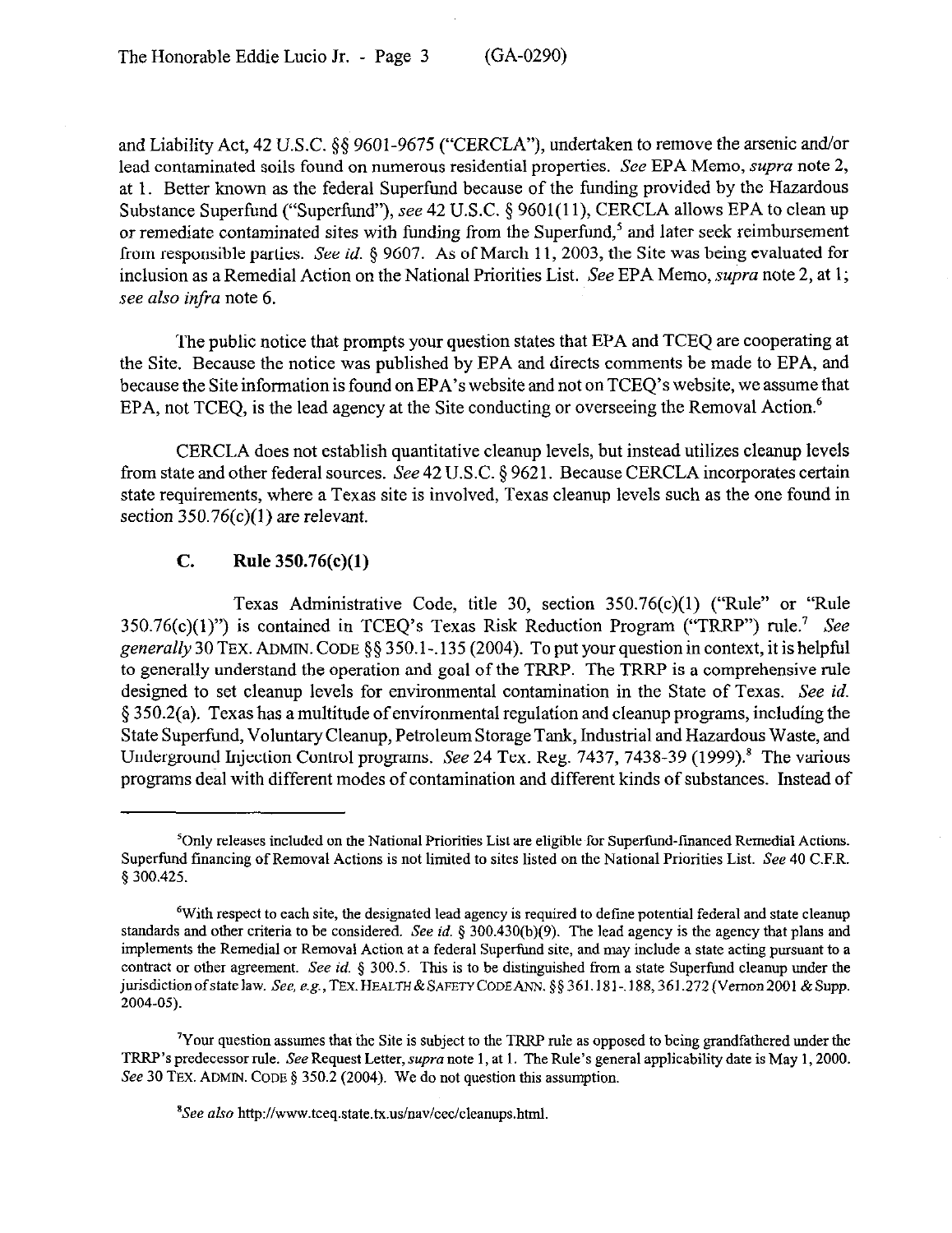having different cleanup standards for each respective program, the TRRP serves as a central (and consistent) rule for the cleanup process for all specified remediation programs. See 30 TEX. ADMIN. CODE § 350.2 (2004). The TRRP does not use the terms pollution or contaminant, but rather uses the term of art "chemicals of concern." *Id.* 5 350.2(a). A chemical of concern is

> [a]ny chemical that has the potential to adversely affect ecological or human receptors due to its concentration, distribution, and mode of toxicity. Depending on the program area, chemicals of concern may include the following: solid waste, industrial solid waste, municipal solid waste, and hazardous waste as defined in the Texas Health and Safety Code . . . .

#### *Id. 9 350.4(11).*

The TRRP sets out a five-part process to be followed once a release of chemicals of concern has been identified and reported under the respective state program. See *id.* 5 350.3. Generally, a party undertaking to clean up or remediate a property must  $(1)$  conduct a property assessment.  $(2)$ determine critical protective concentration levels<sup>10</sup> of chemicals of concern that can remain in or on the property and still be protective of human and ecological health, see *id.* §§ 350.71-.79, (3) develop a response action to attain objectives under one of two remedy standards,<sup>11</sup> (4) develop and submit required reports to TCEQ, and (5) implement the response action. See *id.* 5 350.3. Rule  $350.76(c)(1)$  is a component of Step 2—the determination of protective concentration levels. See *id.* § 350.3(2). The protective concentration level is the cleanup standard. See *id.* § 350.71(a) ("If [protective concentration levels] are exceeded for certain [chemicals of concern], then [after further evaluation and comparison]  $\ldots$  a response action must be initiated.").

Generally, Step 2 requires a person involved in the cleanup of a release of chemicals of concern to determine how much of the particular chemical of concern may remain in or on the property, and still protect human health and ecological health. See *id.* The TRRP establishes three tiers under which this calculation can be made. See *id*. §§ 350.71, .75. Each successive tier calls for incrementally increased consideration of site-specific information and sophistication in the protective concentration level calculation process. See *id.* 5 350,71(a). A party must use one ofthe

<sup>&#</sup>x27;A property assessment identities chemicals of concern, locates human and ecological receptors, and characterizes the geological and hydrogeological features of a site. Upon completion of the property assessment, there should be a clear understanding of the chemicals of concern present, the environmental media impacted by each chemical of concern, and the nature of any exposure to human and ecological receptors posed by the chemicals of concern. See 30 TEX. ADMIN. CODE §§ 350.51-.55 (2004).

<sup>&</sup>lt;sup>10</sup>The protective concentration level is the "concentration of a chemical of concern which can remain within the source mediumand not result in levels which exceed the applicable humanhealtb risk-based exposure limit or ecological protective concentration level at the point of exposure for that exposure pathway." *Id.* § 350.4(68).

<sup>&</sup>lt;sup>11</sup>The TRRP allows a person to select between Remedy Standard A and Remedy Standard B. Under Remedy Standard A, the property must be cleaned up by removing or decontaminating the chemical of concern. See *id.* § 350.32. Remedy Standard B allows for the elimination of exposure to a chemical of concern through the use of c Remedy Standard B allows for the elimination ofexposure to a chemical of concern through the use of control measures. Controls can be physical, such as a parking lot placed over contaminated soils, or institutional, such as a deed notice which identifies the problems with the property. See *id.* § 350.33.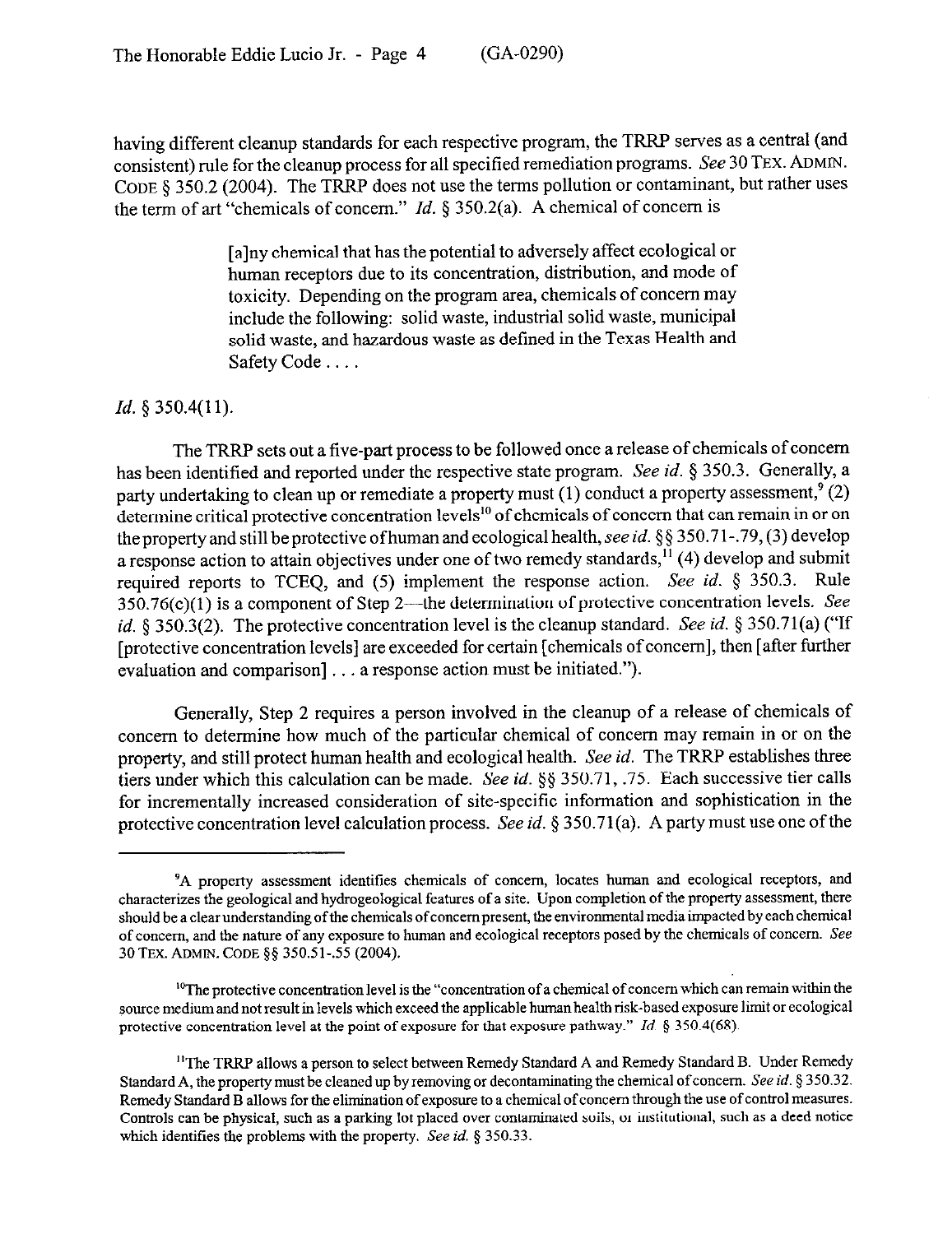tiered approaches to calculate the protective concentration level, but is given some flexibility in selecting which tier to use. Any chemical of concern existing at a site above the protective concentration level must be the subject of a response action (Steps 3 & 5)—that is, cleaned up. See *id.* 

There are a few chemicals of concern that TCEQ has segregated for special treatment "due to the unique nature of the toxicity and/or exposure," *id.* § 350.76(a), which chemicals are excluded from the three-tiered calculation approach. Instead, the TRRP mandates a more specific approach (a numeric level or formula) for these particular chemicals. See *id.* Lead is one of these segregated chemicals of concern, see id.  $\S 350.76(a)(1)(B)$ , and TCEQ has affirmatively established a protective concentration level of 500 ppm for lead in residential soils in Texas. See *id. 5* 350.76(c)(l). Irrespective of which tier is utilized with respect to a release of chemicals of concern, the 500 ppm protective concentration level is the cleanup standard by which all residential soil lead contamination in Texas is to be measured and remediated. See *id.* 

With this background information, we now turn to address your questions.

### **II. Authoritv of TCEO**

Because they are closely related, we will answer your first two questions together. You specifically ask whether TCEQ has the authority to raise the lead cleanup level at this Site from 500 ppm to 640 ppm. See Request Letter, *supra* note 1, at 1. You also inquire whether TCEQ can grant a variance such that it changes the cleanup level at this Site, while the level at other sites remains the same. See *id.* We read your questions to ultimately inquire whether TCEQ may apply a cleanup level to the Site that is different from the level established by the TRRP, without changing the TRRP. The nature of your questions assumes that Texas law will set the cleanup level for the Site, which, as we discuss later in this opinion, may not be the case. However, in order to answer your initial questions, we address here the authority ofTCEQ acting under state law as the environmental agency of the State of Texas.

You do not question TCEQ's authority to have adopted the TRRP. TCEQ is a creature of statute withno inherent authority. SeeSexton v. *Mount Olivet Cemetery Ass 'n, 720* S.W.2d 129,137 (Tex. App.-Austin 1986, writ ref d n.r.e.). An agency may exercise only those powers granted it by statute together with those powers necessarily implied from its statutory authority. See *City of Sherman* V. *Pub. Util. Comm'n of Tex.,* 643 S.W.2d 681,686 (Tex. 1983); Tex. Att'y Gen. Qp. No. JM-903 (1988) at 4. The TRRP was adopted under TCEQ's authority pursuant to sections 5.103, 26.011,26.039,26.121,26.262,26.264,26.341,26.354, and 26.401 ofthe Texas Water Code, and sections 361.017 and 361.024 of the Health and Safety Code. See 24 Tex. Reg. 7743 (1999). These sections provide TCEQ with authority to adopt any rules necessary to carry out its powers, duties and policies to protect water quality and regulate solid waste. We will assume, as you appear to in your request letter, that these statutes sufficiently authorized the TCEQ to initially adopt and implement the TRRP rule.

Once adopted, valid rules of administrative agencies have the same "force and effect of legislation." *Tex. Citrus Exch.* v. *Sharp,* 955 S.W.2d 164, 169 (Tex. App.-Austin 1997, no pet.);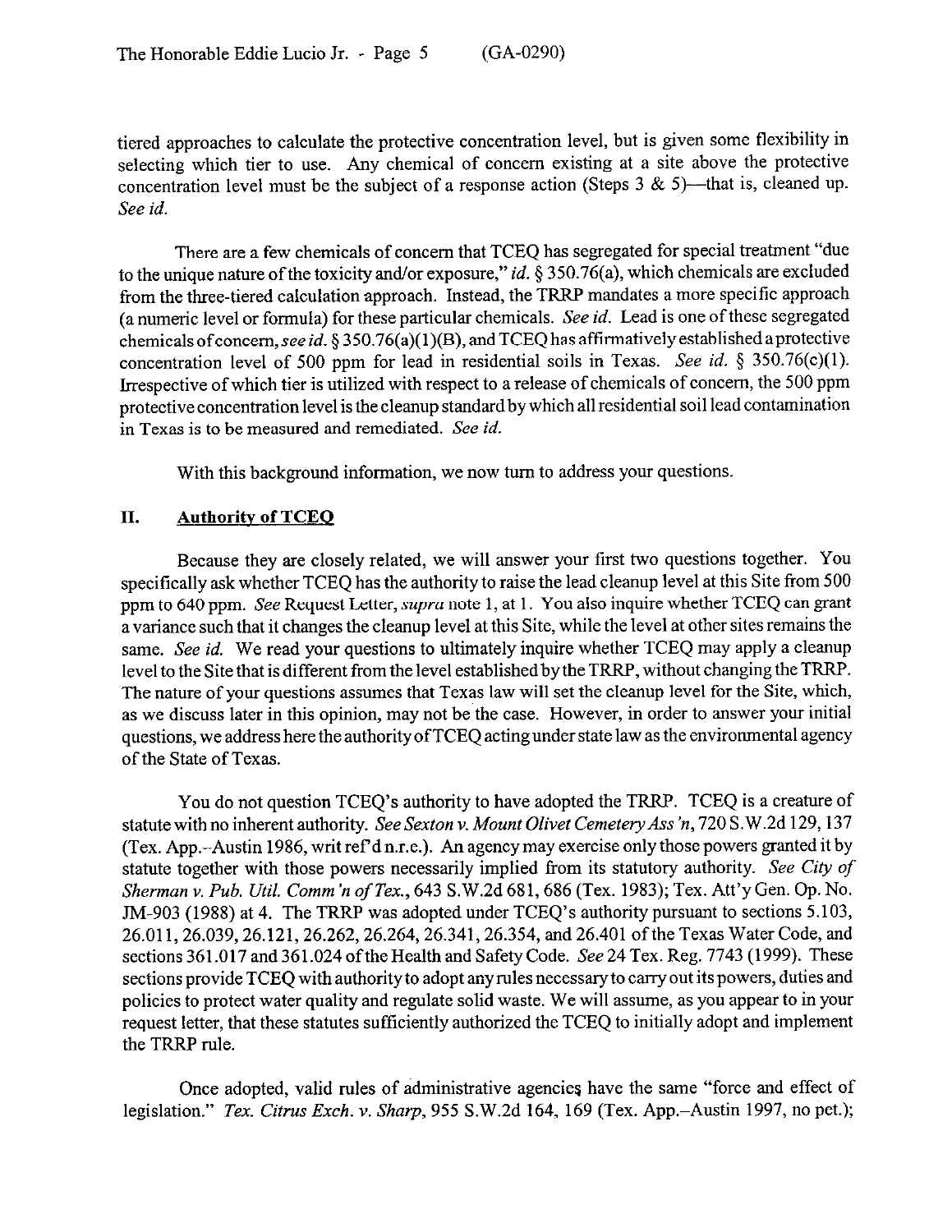*Nacogdoches* Sav. &Loan *Ass'n* v. *Lewis,* 531 S.W.2d 428,430 (Tex. App.-Austin 1975), *rev'don other grounds, 540* S.W.2d 313 (Tex. 1976). While an agency's interpretation of its own rules is entitled to deference from the *courts, see Pub. Util. Comm 'n v. Gulf States Utils. Co., 809* S.W.2d 201,207 (Tex. 1991), an agency is, nonetheless, bound by its *own* rules. *See Nacogdoches SW. & Loan Ass iz, 531* S.W.2d at *430 (CitingFoley v. Benedict, 55* S.W.2d 805,808 (Tex. 1932)); *Flares Y. Employees Ret.* Sys., 74 S.W.3d 532,542 (Tex. App.-Austin 2002, pet. denied). Moreover, the commission is directed by statute to follow its own rules. See TEX. WATER CODE ANN.  $\S 5.103(c)$ (Vernon Supp. 2004-05); see *also* TEX. HEALTH AND SAFETY CODE ANN. 5 361.024(e) (Vernon 2001). Where an agency fails to follow the clear, unambiguous language of its own regulation, its action is arbitrary and capricious. See *Gulf States Utils. Co., 809* S.W.2d at 207.

Rule 350.76(c)(l) clearly and unambiguously establishes the protective concentration level, or cleanup standard, for lead in residential soils at 500 ppm. $^{12}$  See 30 TEX. ADMIN. CODE  $\S 350.76(c)(1)$  (2004). Though the TRRP is flexible and allows for some site-specificity in state cleanup actions for many chemicals of concern, see *id.* 5 350.2(a), it gives special treatment to lead. See *id.* § 350.76(a)(1)(B). Where the protective concentration level for most chemicals of concern can be established using one of the calculations of one of the three tiers, see *id. 5 350.75,* the TRRP affirmatively establishes the protective *concentration* level for lead in residential soils in all three tiers. See *id.* 5 350.76(c)(l). Moreover, the TRRP does not contain any exceptions or allow for any variances from the residential lead protective concentration level. Accordingly, any party, including TCEQ, undertaking the cleanup of lead in residential soil in Texas pursuant to the TRRP must use the 500 ppm protective concentration level.

Because TCEQ is bound to its rules, it must apply the 500 ppm standard to all sites in Texas to which the TRRP applies. Applying a cleanup level of 640 ppm in violation of the 500 ppm standard set forth in Rule  $350.76(c)(1)$  would be arbitrary and capricious. Such an arbitrary and capricious action on the part of TCEQ would be subject to judicial reversal. See TEX. GOV'T CODE ANN. § 2001.174(2)(F)(Vernon 2000); TEX. HEALTH & SAFETY CODE ANN. §§ 361.321(e)(Vernon  $2001$ ) ("the issue is whether the action is invalid, arbitrary or unreasonable"), 361.322(g)-(h) ("action shall be upheld unless the court determines the remedy is arbitrary or unreasonable"); *Gulf States Utils. Co.*, 809 S.W.2d at 210-11. Having created a cleanup standard that applies to residential soils across the state, TCEQ is precluded from applying that standard differently to different sites. See TEX. WATER CODE ANN. \$ 5.103(c) (Vernon Supp. 2004-05); see *also* TEX. HEALTH & SAFETY CODE ANN. 5 361.024(e) (Vernon 2001).

### **III.** Procedure for Changing Cleanup Level

You next ask, "If TCEQ has the authority to change these levels, what process or guidelines must the agency follow, if any?" Request Letter, *supra* note 1, at 1. As we have concluded, the TRRP does not permit TCEQ to apply a cleanup level other than 500 ppm. TCEQ may authorize a different cleanup level for the state only by amending the TRRP.

 $^{12}$ The protective concentration level for lead in residential soils is treated more stringently than the protective concentration level for lead in commercial/industrial soil. The TRRF' provides equations for the calculation of commercial/industrial lead protective concentration levels under Tier 1 or Tier 2 and Tier 3. See 30 TEX. ADMIN. CODE *§ 350.76(c)(2)-(3) (2004).*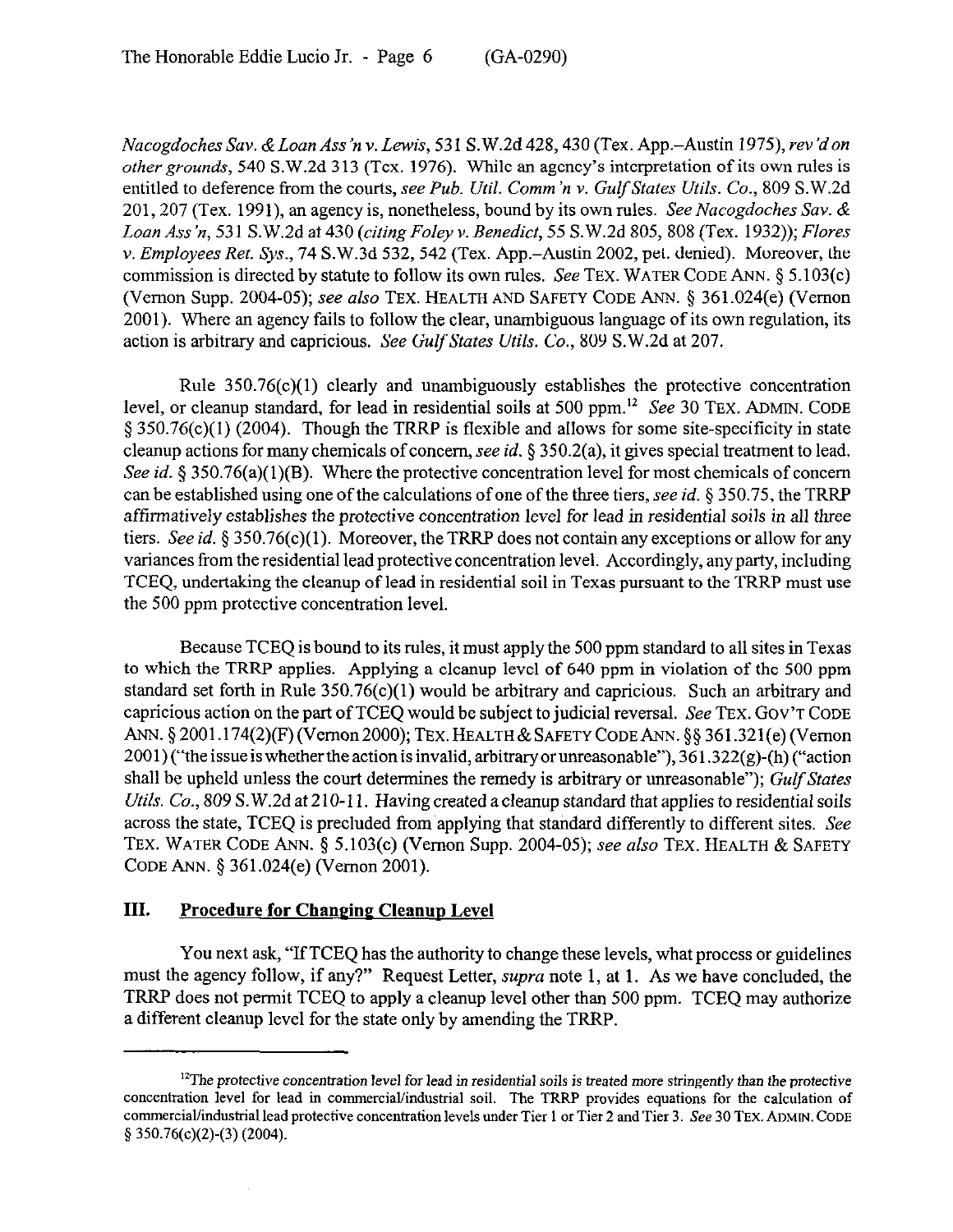TCEQ adopted the TRRP pursuant to its rulemaking authority under the Water Code and the Health and Safety Code, see supra p. 5, and it may amend the TRRP under the same authority. Because a rule includes an amendment to a prior rule, see TEX. GOV'T CODE ANN. § 2001.029(a) (Vernon 2000), should TCEQ decide to amend the TRRP, it must follow the rulemaking procedures of the Texas Administrative Procedure Act. See TEX. WATER CODE ANN. § 5.103(c) (Vernon Supp. 2004-05) ("Rules shall be adopted in the manner provided by Chapter 2001, Government Code."); see also TEX. HEALTH & SAFETY CODE ANN. § 361.024(e) (Vernon 2001). If any proposed change to the TRRP meets the statutory definition of a "major environmental rule,"<sup>13</sup> then a Final Regulatory Analysis of the rule's impact is also required. TEX. GOV'T CODE ANN. § 2001.0225(d) (Vernon **2000).** 

### IV. Effect of EPA Cleanup Level on State Rule

You do not ask about what cleanup standard is to be used at the Site. Instead, you ask if a federal agency raises the cleanup level at the Site, "would the state agency have to make [conforming] changes to their rules."<sup>14</sup> To fully address your question, a more detailed discussion of CERCLA, and its relationship to Rule 350.76(c)(l), is required.

# **A. CERCLA**

CERCLA authorizes the President, or the EPA as delegatee of the President, to:

remove or arrange for the removal of, and provide for remedial action relating to such hazardous substance, pollutant, or contaminant at any time (including its removal from any contaminated natural resource), or to take any other response measure consistent with the national contingency plan . . to protect the public health or welfare or the environment.

42 U.S.C. 5 9604(a)(l). CERCLA contemplates two types of actions: Removal Actions and Remedial Actions. See supra note 4. Whether a response is a Removal Action or a Remedial Action, CERCLA does not affirmatively establish a quantitative nationwide cleanup standard for particular hazardous substances and environmental media. Instead, CERCLA incorporates cleanup

 $<sup>13</sup>$ "A 'major environmental rule' means a rule the specific intent of which is to protect the environment or reduce</sup> risks to human health from environmental exposure and that may adversely affect in a material way the economy, a sector of the economy, productivity, competition, jobs, the environment, or the public health and safety of the state or a sector of the state." TEX. GOV'T CODE ANN.  $\S$  2001.0225(g)(3) (Vernon 2000).

<sup>&</sup>lt;sup>14</sup>Request Letter, *supra* note 1, at 1. Congress has the authority to establish federal cleanup standards, and under the federal Supremacy Doctrine, can impose those standards on the states. See U.S. CONST., art. VI, cl. 2. While it has the authority to do so, it has not done so. Instead, it has chosen, through CERCLA, to use the standar the authority to do so, it has not done so. Instead, it has chosen, through CERCLA, to use the standards dictated by other federal regulations and mope stringent state standards. See 42 U.S.C. 5 9621. We note further that Congress can use its powers of economic inducement to encourage the states to adopt state laws and regulations desired by the Congress. See West Virginia v. United States Dep't of Health & Human Servs., 289 F.3d 281, 286-87 (4th Cir. 2002) ("Congress may use its spending power to encourage the states to act."). We do not read your question to inquire about these posslblhtles and so do not address them in this opinion.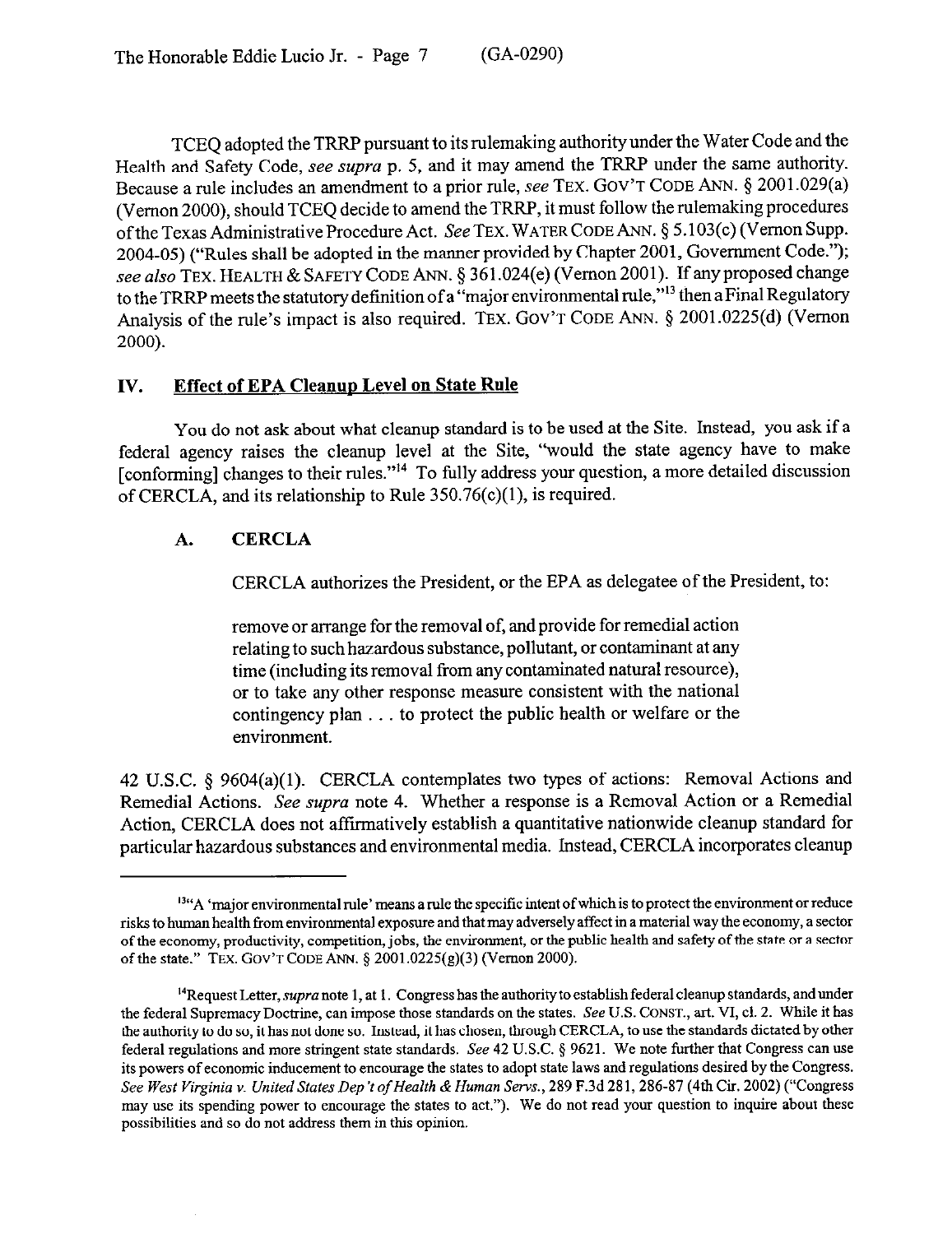standards from other federal sources and state sources through the concept of "applicable or relevant and appropriate requirements," or ARARs. See 42 U.S.C.  $\S$  9621(d)(2)(A) (Remedial Actions); 40 C.F.R.  $\S 300.415(i)$  (Removal Actions). A Removal Action, such as the one here, shall "to the extent practicable considering the exigencies of the situation, attain applicable or relevant and appropriate requirements under federal environmental or state environmental or facility siting laws." 40 C.F.R. 5 300.415(j).

Ultimately, if Rule 350.76(c)(l) is an ARAR under CERCLA, then pursuant to 40 C.F.R. 5 300.415cj), the EPA should be required to clean up the residential soils lead at the Site under the state standard. *See United States v. Akzo Coatings ofAm., Inc., 949* F.2d 1409,1439 (6th Cir. 1991). However, that determination is ultimately within the jurisdiction and discretion of EPA. See 42 U.S.C.  $\S$  9604(a)(1) ("[T]he President is authorized to act . . . to remove . . . such hazardous substance, pollutant, or contaminant . . . ."); see also 40 C.F.R. §§ 300.400(g)(1)-(2), 300.415(a)(1) (lead agency to determine appropriate extent of action to be taken in response to a release); *United States v. Fort Lauderdale,* 81 F. Supp. 2d 1348, 1352 n.5 (S.D. Fla. 1999) ("The EPA's determination of whether these state standards are ARARs under federal law is entitled to some deference under Chevron, *USA* v. NRDC, 467 U.S. 837, 843-44 (1984)."). Furthermore, that determination is also dependent on the facts and circumstances of a particular site. See Tex. Att'y Gen. Op. No. GA-0139 (2004) at 5 (the opinion process does not resolve questions of fact). Nonetheless, we offer the following analysis of issues that would bear upon EPA's determination.

### **B. Applicable or Relevant and Appropriate Requirements (ARARs)**

To constitute an ARAR, a state standard must be (1) promulgated, (2) more stringent than federal standards, (3) legally applicable or relevant and appropriate, and (4) timely identified with respect to a particular site. See 40 C.F.R. § 300.400(g)(4); see also *Akzo, 949* F.2d at 1440.

First, to be viewed as promulgated, Rule  $350.76(c)(1)$  must be legally enforceable and generally applicable. It will be considered legally enforceable if it is based on specific enforcement provisions or the state's general legal authority. See *Akzo,* 949 F.2d at 1440-43. It is generally applicable if it applies to more than just Superfund sites. See *id.* Rule 350,76(c)(l) was adopted by TCEQ under the authority of the state given to it by the legislature in the Texas Water Code and the Health and Safety Code to conserve the state's natural resources and protect the environment. See supra p. 5. As such it is derived from the state's general legal authority. Rule  $350.76(c)(1)$  applies to state Superfimd sites, but also to contaminated sites involving municipal solid waste, Brownfield initiatives, composting, spill prevention and control, and underground injection control. See 30 TEX. ADMIN. CODE  $\S$  350.2 (2004). Accordingly, it is our opinion that under Texas law, Rule 350.76(c)(l) is both legally enforceable and generally applicable.

Second, to be determined to be an ARAR, Rule 350.76(c)( 1) must also be more stringent than applicable federal standards. See *Akzo,* 949 F.2d at 1443-45. EPA must consider whether any federal act imposes any relevant cleanup standards for the Site. Any applicable federal cleanup standards would then be compared against the standard in Rule  $350.76(c)(1)$ , and EPA would determine whether the state standard of 500 ppm was more stringent.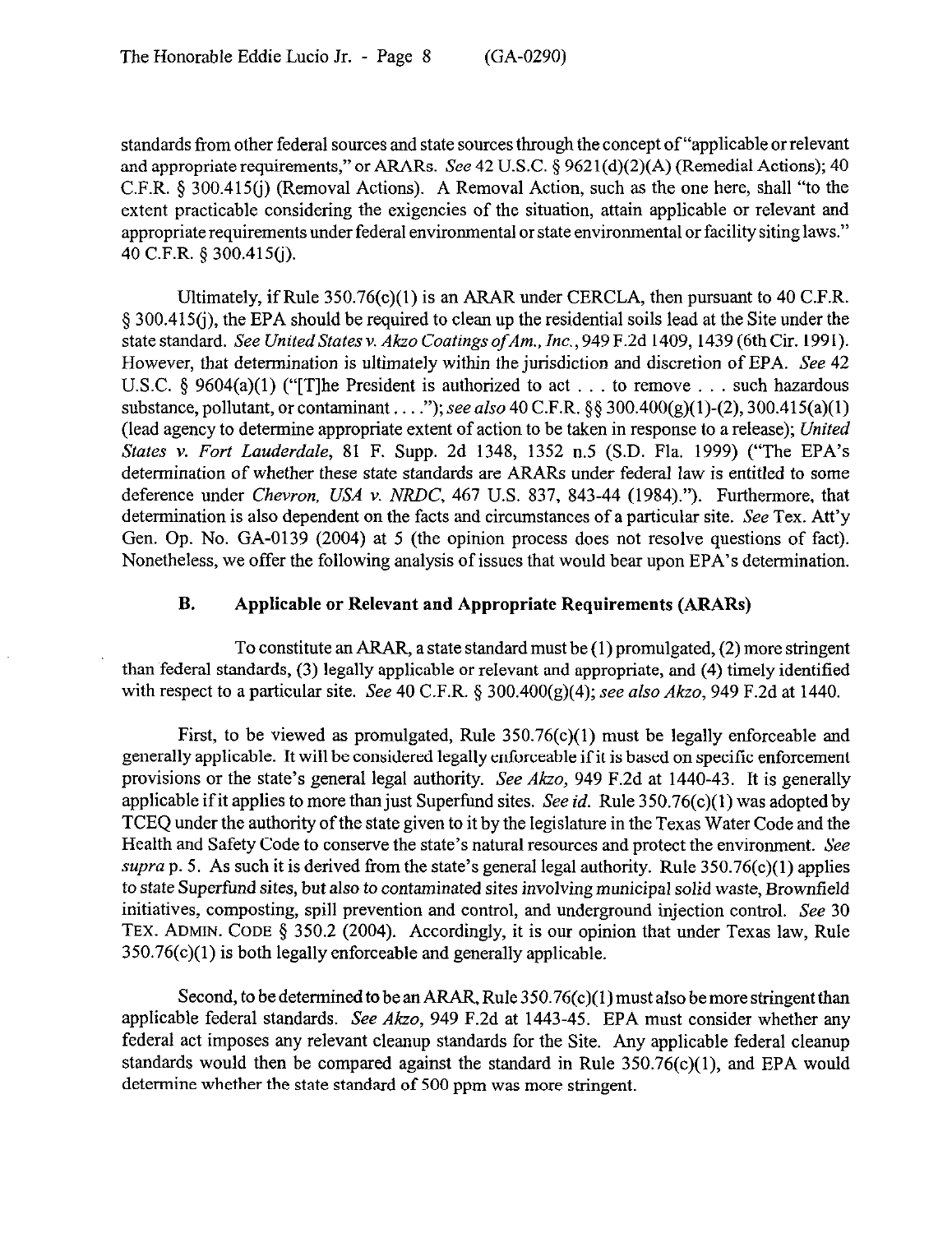Third, to constitute an ARAR a requirement must either be "applicable"<sup>15</sup> or "relevant and appropriate."'6 40 C.F.R. § 300,400(g)(2); *see also Franklin County Convention Facilities Auth. Y. Premier Underwriters, 240* F.3d 534,544 (6th Cir. *2001); Ohio v. UnitedStates Envtl. Prot. Agency,*  997 F.2d 1520, 1526 (D.C. Cir. 1993). Applicable state requirements are those cleanup standards, controls, and other substantive environmental protection requirements, criteria, or limitations promulgated under state law that specifically address a hazardous substance, pollutant or contaminant, remedial action, location, or other circumstance at a Superfund site. See 40 C.F.R. 5 300.5. To be applicable, "a requirement must directly and fully address a CERCLA activity." *Akzo,* 949 F.2d at 1445-46. We believe that Rule 350.76(c)(l) would be considered applicable to the Site under Texas law." Pursuant to the state's Solid Waste Disposal Act, TCEQ is responsible for the management of lead as a solid waste. See TEX. HEALTH & SAFETY CODE ANN. 5 361.002 (Vernon 2001). "Solid waste" includes a wide variety of discarded material, including hazardous substances for purposes of the state's Superfund enforcement provisions. See *id. 5* 361.003(35). "Hazardous substance" includes "an element, compound, mixture, solution, or substance designated under Section 102 of [CERCLA]." *Id.* § 361.003(11)(A)(ii). Regulations promulgated under section 102 of CERCLA (42 U.S.C. § 9602) include lead as a hazardous substance. See 40 C.F.R. § 302.4. Irrespective of its source, the lead in the residential soil at the Site is a solid waste over which TCEQ has jurisdiction. If the Site is ultimately not remediated under CERCLA, TCEQ would have authority to remediate the site under the Health and Safety Code. See TEX. HEALTH & SAFETY CODE ANN. \$5 361.181-.188,361.271-.273,361.341 (Vernon 2001 & Supp. 2004-05). Anyremediation action under Texas law would have to comply with the standard set by Rule 350.76(c)(l). See *supra*  Part II.

Fourth, a potentially more stringent state standard must be timely identified as applicable to a particular site. See 40 C.F.R. §§ 300.515(d) (state involvement in Remedial Investigation/Feasibility Study process), 300,515(h)(2) (identification of ARARs and TBCs, or To Be Considered). The question ofwhether a state standard has been timely identified so that it maybe considered an ARAR is for EPA to decide. As a practical matter with respect to the Site, we point out that the Texas standard set by Rule 350.76(c)(l) of 500 ppm in residential soils has likely already been identified.

# C. **ARARs Applicable to Removal Actions**

Although ARARs are defined in the same way for purposes of a Removal Action and a Remedial Action, ARARs are used differently under the two actions. A Removal Action is designed to deal with an emergency situation. It has a short time frame and a monetary ceiling, and is "to contribute to the efficient performance of a long-term remedial action, where practicable." 42 U.S.C. 5 9604(a)(2); 53 Fed. Reg. 51394,51409 (1988). A Remedial Action, see *supra* note 4,

<sup>&</sup>lt;sup>15</sup> Applicable requirements are those standards that are promulgated under federal laws that specifically address a hazardous circumstance at a CERCLA site, or relevant state standards that are more stringent than federal requirements. *See 40* C.F.R. 5 300.5.

<sup>&</sup>lt;sup>16</sup>Relevant and appropriate requirements are those that are "well suited to a particular site" but do not fall within the definition of "applicable." *Id.* 

<sup>&</sup>lt;sup>17</sup> Accordingly, we do not address whether Rule  $350.76(c)(1)$  is "relevant and appropriate" under CERCLA.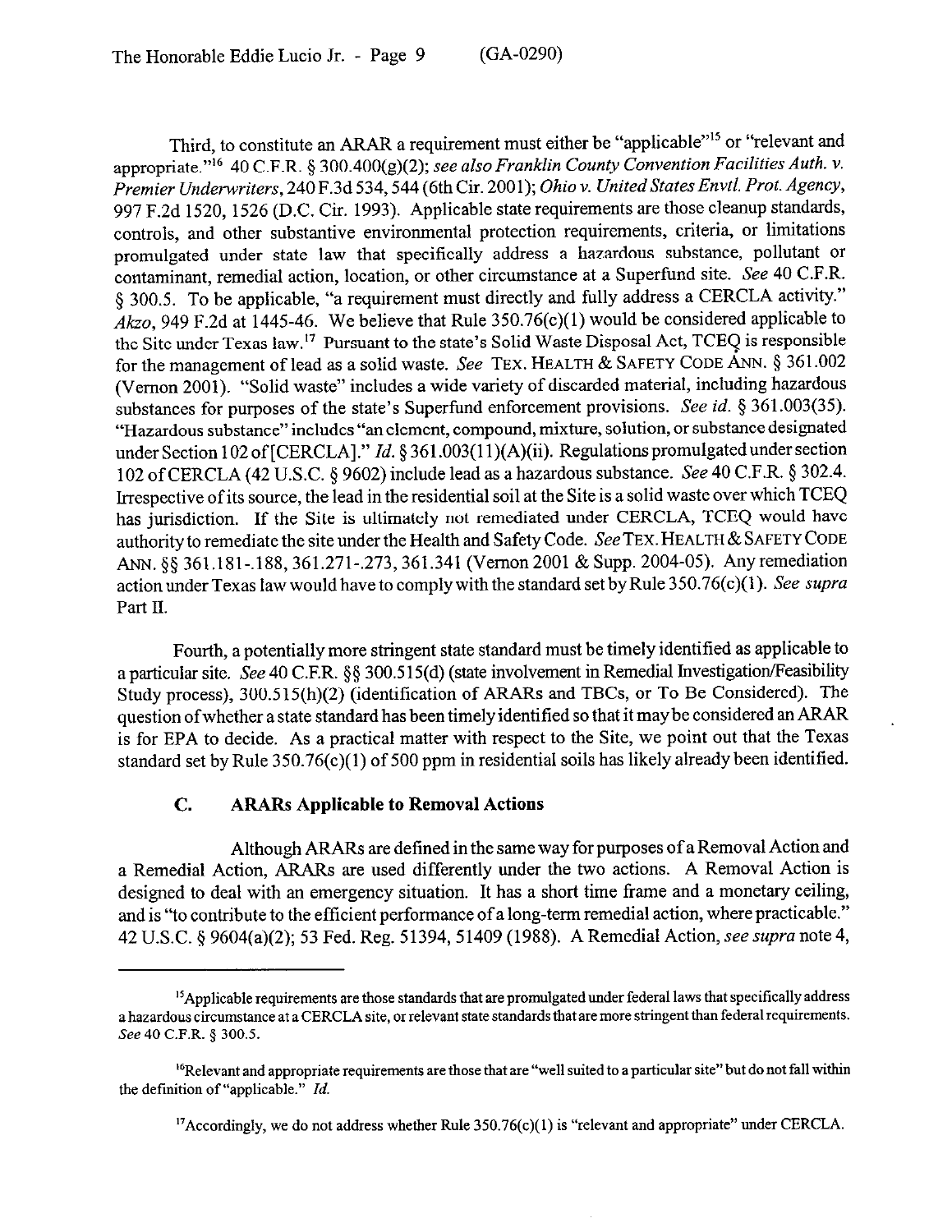is the long-term cleanup action that involves the complete cleanup of a site. See 53 Fed. Reg. 51394, 5 1409 (1988). CERCLA requires that Remedial Actions attain ARARs but does not impose the same requirement on Removal Actions. See 42 U.S.C. § 9621. EPA, through its regulations, requires Removal Actions to identify and attain ARARs but only to the extent practicable. See 53 Fed. Reg. 51394, 51410 (1988). EPA offers three factors to guide a determination that attainment of ARARs are practicable in a particular situation. Those factors are (1) the exigencies of the situation, (2) the scope of the removal action to be taken, and (3) the effect of ARAR attainment on the statutory limits for duration and costs. See *id.* at 5 1411.

Under the first factor, urgent and time-critical conditions may constrain or preclude efforts to identify and attain ARARs. See *id.* The federal regulations provide the example of leaking drums that pose an immediate threat of tire or explosion that must be removed immediately, without consideration of any ARAR, to protect human health. See *id.* As an interim remedy, a Removal Action has a more limited scope than a Remedial Action. The second factor focuses narrowly on the "stabilization of a release or threat of a release and mitigation of near-term threats." *Id.* Only ARARs that are within the narrow parameters of the Removal Action must be attained. The third factor takes into consideration the statutory time and monetary limitations on Removal Actions which may preclude the attainments of all ARARs in such an action. See *id.* 

The fact that this Site is being evaluated for inclusion on the National Priorities List, see EPA Memo, *supra* note 2, at 4, as a possible Remedial Action is also a consideration. CERCLA requires that Removal Actions, to the extent practicable, contribute to the performance of any long-term Remedial Action. See 42 U.S.C.  $\S$  9604(a)(2). By repeating this requirement in its regulations, see 40 C.F.R. 3 300.415(c), EPA intends to "avoid repetitive removal actions or actions that do not take into account their impact on performance of subsequent remedial actions, and to allow for more permanent tasks to be completed under removal authorities." 53 Fed. Reg. 51394, 51409-10 (1988). We cannot fully ascertain from your letter and material on EPA's website what precise cleanup activities are planned for the Removal Action and for any subsequent Remedial Action. To the extent that Rule  $350.76(c)(1)$  is an ARAR in any subsequent Remedial Action, its use as an ARAR in the current Removal Action would certainly contribute to the efficient performance of the Remedial Action. However, as we have stated before, this determination is ultimately within the province of EPA.

### **D. Standard Applicable to the Site and Effect on State Law**

Because the cleanup at the site is being conducted under CERCLA, the cleanup is governed by federal law." Should the Site ultimately warrant a Remedial Action, CERCLA requires the cleanup of the Site to comply with all ARARs, or "applicable" or "relevant and appropriate" requirements. We believe the state's Rule  $350.76(c)(1)$  cleanup standard is "promulgated" and "legally applicable" as contemplated by CERCLA regulations. If it is more stringent than comparable federal requirements and has been timely identified to EPA, then it should be considered an ARAR and apply to any Remedial Action.

<sup>&</sup>lt;sup>18</sup>If the Site is not remediated under CERCLA, the Texas Health and Safety Code would direct the remediation efforts. See TEX. HEALTH & SAFETY CODE ANN. §§ 361.181-.188, 361.271-.273, 361.341 (Vernon 2001 & Supp. 2004-05).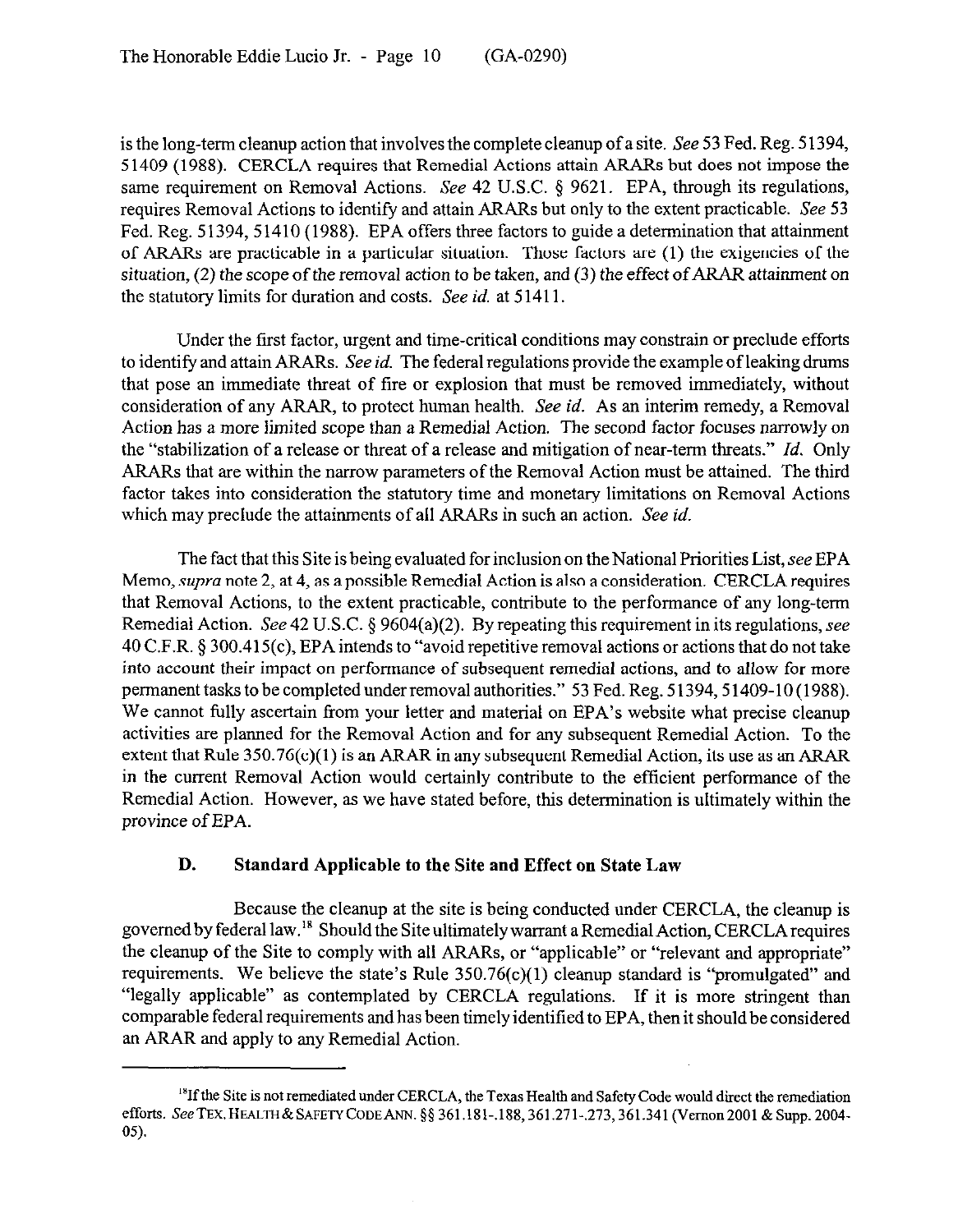As the action at the Site is still a Removal Action, Rule  $350.76(c)(1)$ , if an ARAR, should be the cleanup standard but only to the extent practicable, considering the exigencies ofthe situation. While we believe the Rule is an ARAR with respect to the final cleanup standard for the Site, it may not apply to this Removal Action if EPA finds it is not practicable given the exigencies of the situation. However, if this action is intended to be the final cleanup of the Site, this statewide standard should apply. In any case, the determination of whether Rule  $350.76(c)(1)$  is an ARAR is ultimately within EPA's discretion.

Yom question indicates that you are concerned about the effect of EPA cleanup standards at the Site on Rule  $350.76(c)(1)$ . See Request Letter, *supra* note 1, at 1. In the event EPA determines that Rule  $350.76(c)(1)$  is not an ARAR, or otherwise decides on some other legal basis to allow a higher lead level to remain at the Site, such an application of federal law would not affect the validity or enforceability of the Rule under Texas law, but would merely control for purposes of remediation at the Site under CERCLA. Thus, in answer to your specific question, "if a federal agency raises the concentration levels for remediation" at the Site, TCEQ would not be required to make conforming changes to the Rule.